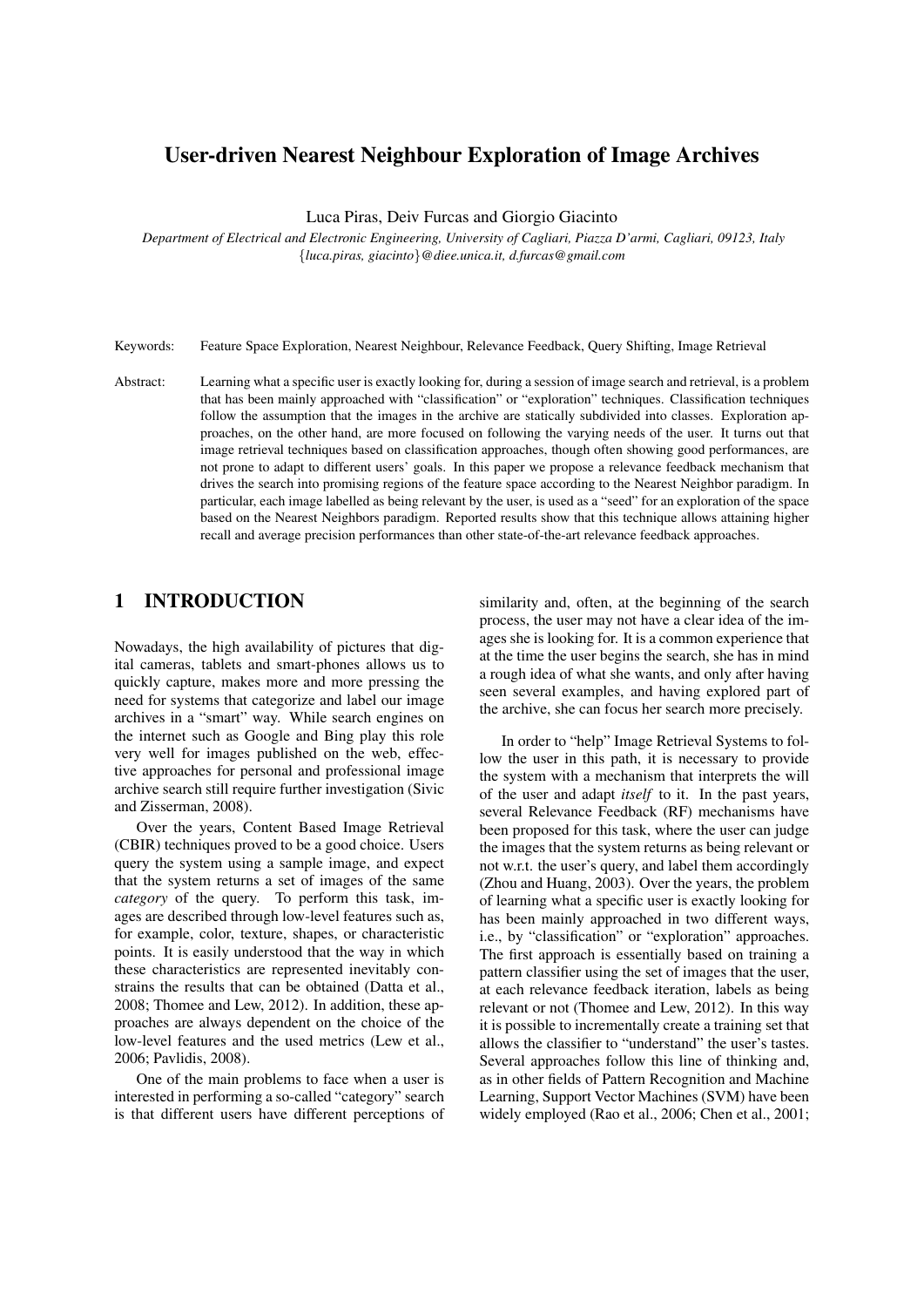Hoi et al., 2009; Zhang et al., 2001; Tong and Chang, 2001). Even if SVMs are often used for Image Retrieval tasks, reported results often do not disclose the fact that good performance is strictly dependent on the choice of the most appropriate SVM kernel and the associated parameters. In addition, classification approaches, due to their own characteristics, tend to be static and not prone to adapt to the fickle needs of the user, because the underlying assumption is that the images in the archive can be thought as being statically subdivided into classes, and user's feedback is used to sample the class distribution of images.

On the other hand, approaches based on "exploration" paradigms aim to explore the feature space not only in the area of the initial query image, but also in different neighborhoods computed according to relevance information. Thanks to this prerogative, explorative approaches tend to be highly responsive because they are explicitly designed to follow the user's needs. For example, approaches based on the Nearest Neighbor (NN) paradigm can be used to easily implement explorative approaches (Piras et al., 2012), thanks to the very limited number of parameters to be set (Boiman et al., 2008).

Another issue that has been investigated in the past in the Relevance Feedback field, is related to the way the images are presented to the user. Often, the first *n* best ranked images are shown to the user, and, usually, these images are located in a limited area of the feature space quite close to the initial query. In this way, after the first few iterations, the system might not be able to find new relevant images to present to the user if the search converges towards a local optimum (Piras et al., 2012).

The above considerations motivate the proposal in this paper, i.e., to exploit the simplicity of the NN paradigm, based on the concept that similar images are located in adjacent areas of the feature space. In particular, we introduce the concept of *"transitive similarity"*, where two patterns  $I_1$  and  $I_3$  can be considered similar if  $I_2$  is in the neighborhood of  $I_1$  and  $I_3$ is in the neighborhood of  $I_2$ . This concept is not new, and it has been inspired by the notion of data point  $k - NN$  consistency for data clustering (Ding and He, 2004). We used this concept for computing, at each iteration, an exploration seed point that takes into account the set of relevant and not relevant images retrieved so far. Then, we evaluate the neighborhood of this seed point, and, for each neighbor, we consider its nearest neighbors. In this way, we avoid to focus on a limited area of the feature space by considering a large number of neighbors of the initial seed, as it may contain a large fraction of non-relevant images. On the other hand, the proposed mechanism allows exploring a larger number of search directions of the representation space, thus driving the search into "new" regions of the feature space where to find relevant images.

To illustrate in detail the proposed mechanism, this paper is organized as follows. Section 2 briefly reviews the related works on relevance feedback. Section 3 describes the proposed relevance feedback technique, that we named *"Nearest Neighbour Exploration Path"*. Experimental results are reported in Section 4. Conclusions are drawn in Section 5.

## 2 RELEVANCE FEEDBACK AND EXPLORATION OF THE FEATURE SPACE

The problem of finding and showing to the user new relevant images during her exploration of image archives has been addressed in the field of CBIR in different ways. One of the first techniques used to perform relevance feedback, that is still used in a number of image retrieval applications, is based on the query shifting paradigm. Originally, the query shifting mechanism has been developed in the text retrieval field, and based on the Rocchio formula (Rocchio, 1971). This formula has been then proposed for relevance feedback for CBIR tasks in (Rui et al., 1997):

$$
Q_{opt} = \frac{1}{N_R} \sum_{i \in D_R} D_i - \frac{1}{N_T - N_R} \sum_{i \in D_N} D_i \tag{1}
$$

Where  $D_R$  and  $D_N$  are the sets of relevant and non relevant images respectively, *N<sup>R</sup>* is the number of images in  $D_R$ ,  $N_T$  the number of the total documents, and  $D_i$ is the representation of an image in the feature space. This approach is motivated by the assumption that the query may lie in a region of the feature space that is in some way "far" from the images that are relevant to the user. On the contrary, according to the  $Eq.(1)$ , the optimal query should lie near to the euclidean center of the relevant images and 'far" from the non relevant images. The same line of thinking has been also followed in (Giacinto and Roli, 2004a) where a Bayesian model for estimating the decision boundary between relevant and non-relevant images has been employed (see Section 3.1).

Relevance Feedback has been also formulated in terms of a pattern classification task using neural networks, self-organizing maps (SOMs) (Laaksonen et al., 2002) or approaches based on SVM. The latter have been widely used to model the concepts behind the set of relevant images, and adjust the search accordingly (Zhang et al., 2001; Chen et al., 2001). In these cases, it is usually difficult to produce a highlevel generalization of a "class" of objects as it is dif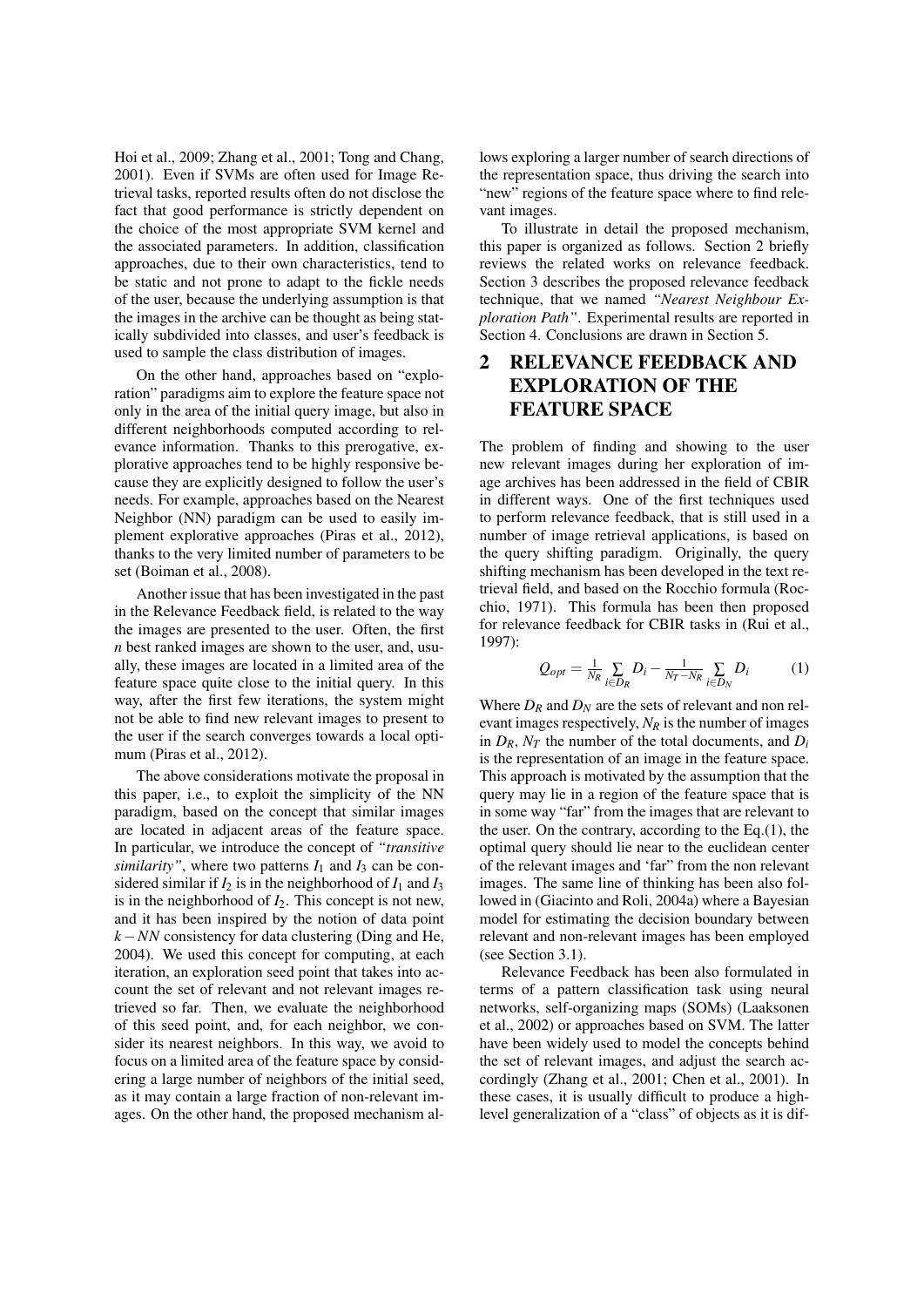ficult to provide a general model that can be adapted to represent different concepts of similarity. In addition, the number of available cases may be too small to estimate the optimal set of parameters for such a general model. This kind of problems have been partially mitigated thanks to the use of the *active learning* paradigm (Cohn et al., 1994), where the system is trained not only with the most relevant images according to the user judgement, but also with the most informative images that allow driving the search into more promising regions of the feature space. One of the approaches used to select informative images is based on choosing the patterns closest to the decision boundary, as described in (Hoi et al., 2009; Tong and Chang, 2001) where SVM based on active learning are used. In addition, Nearest Neighbor techniques have been used in the context of the *active learning* paradigm: in (Lindenbaum et al., 2004) the authors proposed to perform selective sampling for Nearest Neighbor classifiers. In order to choose the most informative patterns, the authors suggest to consider the effect of its classification on the remaining unlabeled points. Their algorithm is based on sampling sequences of neighboring patterns of length *k*, and selects an example that leads to the best sequence. The best sequence is the one whose samples have the highest conditional class probabilities.

The Nearest Neighbor paradigm over the years has been adapted in several forms for the exploitation of relevance feedback. One of these forms exploits relevance feedback by comparing all the images of the database against relevant and non-relevant images, and assigns to each image a *Relevance Score* (Giacinto, 2007) as follows:

$$
rel_{NN}(I) = \frac{||I - NN^{nr}(I)||}{||I - NN^{r}(I)|| + ||I - NN^{nr}(I)||}
$$
 (2)

where  $NN^r(\cdot)$  and  $NN^{nr}(\cdot)$  denote the nearest relevant and non relevant image of the image *I* respectively, and  $\|\cdot\|$  is the metric defined in the feature space at hand. In (Arevalillo-Herráez and Ferri, 2010) the authors propose to modify that formulation introducing a smoothed NN estimate (SNN) in order to increase the importance of the images more relevant to the user query. In (Arevalillo-Herráez and Ferri, 2013) instead, an improved score using a reliability estimate has been proposed.

Apart from the techniques based on active learning, that are, however, based on a classification approach, there are not many papers focused on the exploration of the feature space. It is worth to note that also the approaches based on the Nearest Neighbor paradigm, that have a more clear explorative vocation, have been usually focused on maximizing the retrieval precision rather than on the exploration of the feature space, thus maximizing the recall. Our work aims to fill this gap.

## 3 NEAREST NEIGHBOR EXPLORATION PATH

Let us assume that the set of low-level features that we have extracted from each image of an archive, are such that a pair of images judged by the user as being similar to each other is represented by two near points in the feature space. While often CBIR tasks have been formulated in terms of a user that is interested in retrieving images belonging to a specific "category", we formulate the problem in terms of a user that is looking for "something similar" to the submitted image query, without any clear specification of a "category" the images should belong to. According to the first assumption, the images the user is interested in lie in a neighborhood of the query. If this assumption turns out to be true, i.e., the query lies in a region of the feature space where other similar images surround it, an isotropic search based on the Nearest Neighbor paradigm would allow retrieving a large number of relevant images.

Unfortunately, this configuration of the initial image query does not occur very frequently, and, in any case, being particularly easy to deal with, does not deserve further investigation. Much more interesting are the cases in which the initial query is close to regions containing images that are not relevant to the user's needs. In these cases we can distinguish between two possible configurations that are depicted in Fig. 1: a more favorable one in which the boundary between relevant and non-relevant images can be approximated as a convex hull within the area of influence of the query (Fig.  $1(a)$ ), and another one in which the separation between relevant and non-relevant images is not so clear (Fig.  $1(b)$ ). In the last case, an approach that just explores the feature space in the neighborhood of the query according to an isotropic NN search, is not effective. On the other hand, a technique that better explores the features space where the query lies, and is able to find more "interesting" regions where to perform the search for relevant images, is highly desirable.

In this section we provide the details of the two exploration methods that we propose in this paper. Both methods are based on the same *anisotropic* approach, that exploits the Nearest Neighbor paradigm in two different ways. The underlying rationale is the concept of *"transitive similarity"*, where two patterns *I*<sup>1</sup> and  $I_3$  can be considered similar if  $I_2$  is in the neighborhood of  $I_1$  and  $I_3$  is in the neighborhood of  $I_2$ . This concept is inspired by the notion of data point *k*−*NN*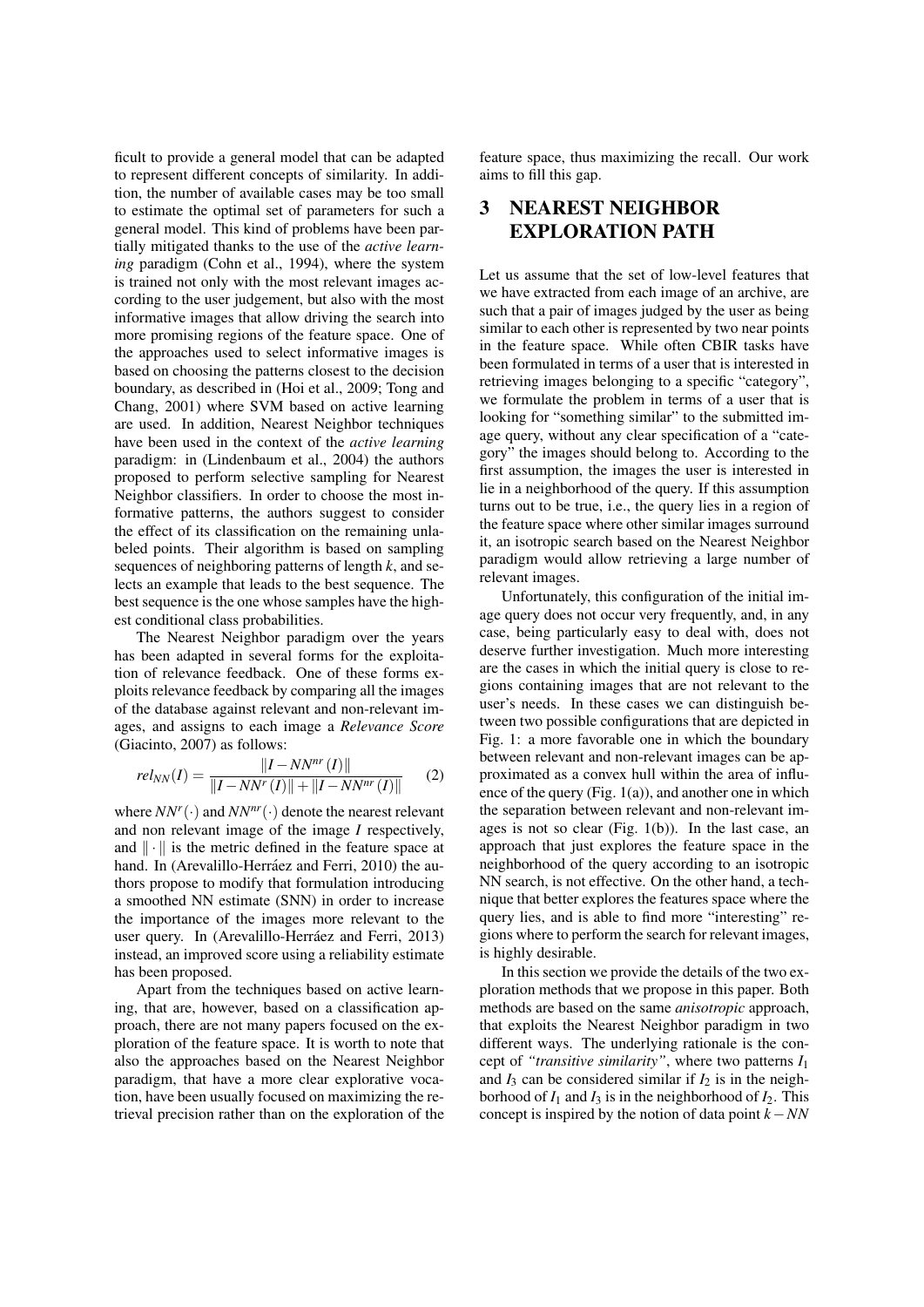

(a) The NN paradigm + BQS in a favorable situation



(c) The NN paradigm + "*NN Exploration path*" in a favorable situation



(b) The NN paradigm + BQS in an unfavorable situation



(d) The NN paradigm + "*NN Exploration path*" in an unfavorable situation

Figure 1: The proposed Nearest Neighbor Exploration path algorithm in different situation compared to the BQS technique. The black circle represents the query, the green circles the images relevant to the query, the red circles the non relevant ones. Figure (c) shows the NN Exploration path through the  $N + N \cdot M$  nearest points where  $N = 2$ ,  $M = 2$ , and  $k = 6$ . Figure (d) shows the NN Exploration path through the  $N \cdot \overline{M}$  nearest points where  $N = 2$ ,  $M = 3$ , and  $k = 6$ .

consistency for data clustering (Ding and He, 2004). In particular, if we are interested in retrieving *k* images relevant to the query (*Q*), instead of extracting the *k* nearest neighbors of *Q*, we use  $N < k$  nearest neighbors of *Q*, and then, for each neighbor, we compute its nearest neighbors, so that the total number of images is  $k$  (see Fig. 1(c)). In this way, we consider the closest neighbors of *Q*, that are the most similar to *Q* by definition, and then we consider the most similar patterns to the neighbors of *Q*. Thus we do not take into account those images that may be loosely related to the query as their distance from it is larger than the distance of the nearest neighbors of each image in the neighborhood of *Q*.

The proposed methods are based on the computation of a reference point that we will call the "seed" in the following. Basically, we explore the feature space starting from the nearest point of the current seed. At the first step the role of seed is assigned to the query image, that the system receives as an input data. From the second iteration onwards, the role of the seed is

taken by the query shifting mechanism computed according to (Giacinto and Roli, 2004a) that is briefly reviewed in the next subsection. Then, distances from the seed and each other image are calculated.

#### 3.1 Bayesian Query Shifting (BQS)

In order to limit the exploration in regions not too far away from the region where known relevant images lie, the exploration approaches, that we show in the next sections, are seeded by a query point movement strategy (QPM) (Rocchio, 1971). In particular, in this paper at each iteration the role of the seed is played by a modified query vector computed according to the Bayes decision theory (Bayes Query Shifting, BQS) (Giacinto and Roli, 2004a):

$$
Q_{BQS} = \mathbf{m}_R + \frac{\sigma}{\|\mathbf{m}_R - \mathbf{m}_N\|} \left(1 - \frac{k_R - k_N}{\max(k_R, k_N)}\right) (\mathbf{m}_R - \mathbf{m}_N)
$$
\n(3)

where  $\mathbf{m}_R$  and  $\mathbf{m}_N$  are the mean vectors of relevant and non-relevant images respectively,  $\sigma$  is the standard deviation of the images belonging to the neighborhood of the original query, and  $k_R$  and  $k_N$  are the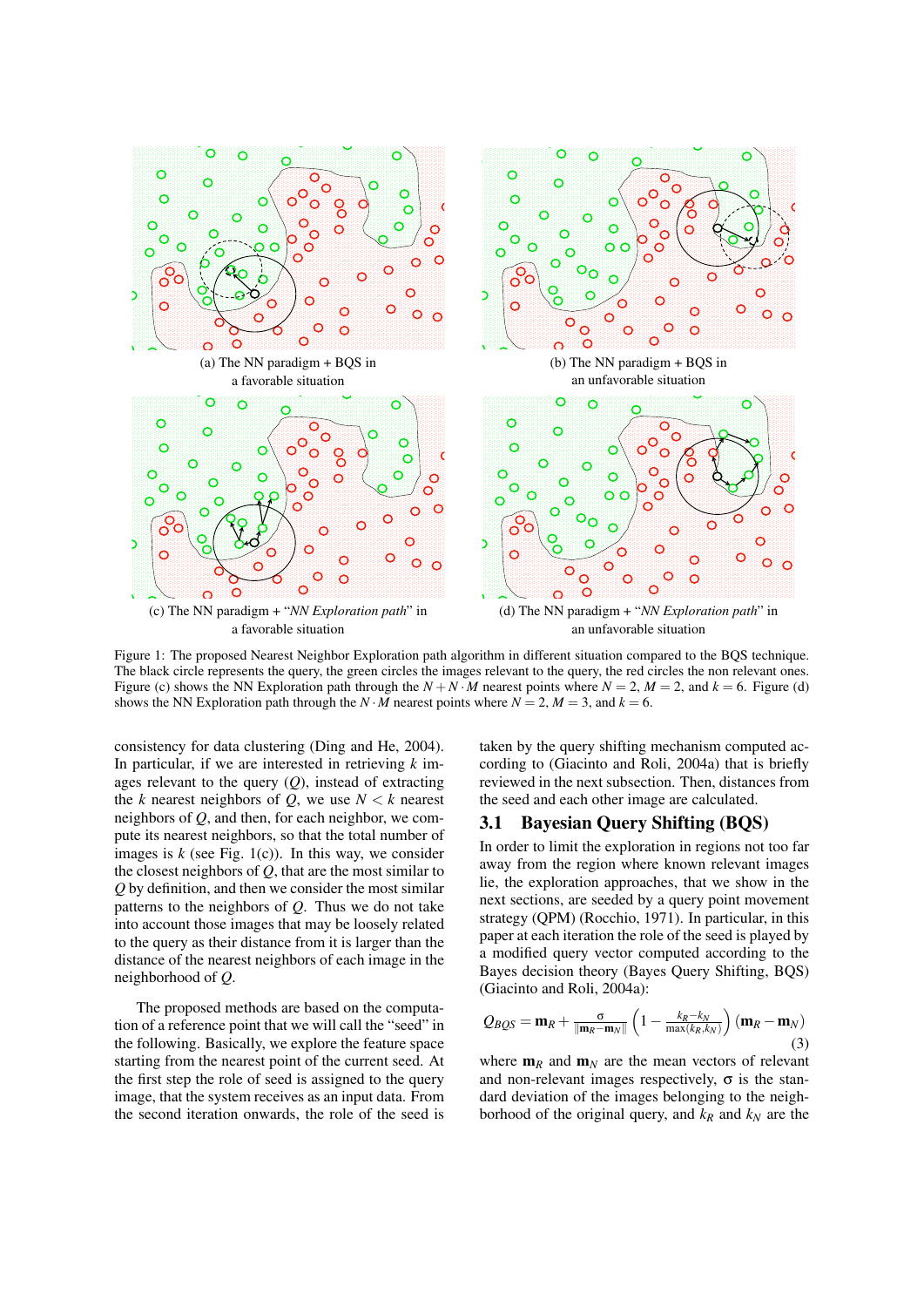number of relevant and non relevant images, respectively. The new query  $Q_{BOS}$  lies on the line connecting the two means, in the  $m_R m_N$  direction, the magnitude of the shift depending on the proportion of relevant and non-relevant images retrieved.

### 3.2 NN Exploration Path through the  $N + N \cdot M$  Nearest Points

In order to explore the feature space in different directions, the first method we propose begins the exploration from *N* different points around the current seed *Q* (i.e., the initial query, or the BQS) that we can indicate as belonging to the set  $S^0 = \{NN_i(Q) |$  $i = 1, ..., N$ } where  $NN_i(Q)$  is the *i*<sup>th</sup> nearest point of the seed *Q*. With the purpose of maximizing the exploration area, this algorithm is designed to avoid overlaps between the portions of space explored by different seeds. From these new seed points the algorithm continues to explore considering their *M* nearest images in  $S' = \{NN_j(x) | x \in S^0, j = 1,...,M\}$ . The values of *N* and *M* are chosen such that  $N + N \cdot M = k$ where  $k$  is the number of images to show to the user (e.g., Fig. 1(c)). The algorithm can be summarized in the following steps:

- 1. Let  $Q$  the first seed point and  $NN(\cdot)$  the function that denote the nearest image, for  $i = 1, \ldots, N$ evaluate *NNi*(*Q*).
- 2. Given the set  $S^0 = \{NN_i(Q) \mid i = 1,...,N\}, \forall x \in$ *S*<sup>0</sup> evaluate  $NN_j(x)$  for  $j = 1, ..., M$ .
- 3. Given the set  $S' = \{NN_j(x) | x \in S^0, j = 1, ..., M\}$ the set of images to be shown to the user will be  $S^k = S^0 \cup S'$

### 3.3 NN Exploration Path through the *N* · *M* Nearest Points

This second method performs the exploration of the feature space beginning from the *N* nearest images to the current seed  $Q$  (i.e., the initial query, or the BQS). As we showed in Section 3.2, the set of the new seed points is  $S^0 = \{NN_i(Q) \mid i = 1, ..., N\}$ , and, for each neighbour, we select its nearest neighbour that will play the role of a seed in the following phases of exploration. Accordingly, the set of seed points will be  $S^{j} = \{NN(x) | x \in S^{j-1}, j = 1, ..., M\}$ . The values of *N* and *M* are chosen such that  $N \cdot M = k$  where *k* is the number of images to show to the user (e.g., Fig. 1(d)).

The algorithm can be summarized in the following steps:

- 1. Let  $Q$  the first seed point and  $NN(\cdot)$  the function that denote the nearest image, for  $i = 1, \ldots, N$ evaluate *NNi*(*Q*).
- 2. Given the set  $S^0 = \{NN_i(Q) \mid i = 1,...,N\}, \forall x \in$  $S^0$  evaluate  $NN(x)$ .

3. Given the set  $S^j = \{NN(x) \mid x \in S^{j-1}, j = 1\}$  $1, \ldots, M$ } the set of images to be shown to the user will be  $S^k = S^0 \cup S' \cup \cdots \cup S^M$ 

Summing up, this technique differs from the previous one in the number of neighbors considered. While here we consider just the nearest neighbor point for each of the *N* points in the neighborhood of the current seed, the former technique takes into account *M* points for each of the *N* points in the neighborhood of the current seed.

Figures 1(c) and 1(d) depict two examples of the use of the two proposed approaches. The first one shows the NN Exploration path through the  $N + N \cdot M$ nearest points where  $N = 2$ ,  $M = 2$ , and  $k = 6$ . Fig. 1(d) shows the second approach, i.e., the  $N \cdot M$ nearest points, where  $N = 2$ ,  $M = 3$ , and  $k = 6$ . The black circle represents the initial query, the green circles the images relevant to the query, the red circles the non-relevant ones. It is possible to see how in a favorable situation (e.g., Fig.  $1(a)$  and  $1(c)$ ) both a query point movement strategy (such as the BQS), and the use of one of the proposed approaches are able to find images that are relevant to the query. On the other hand, in an unfavorable situation, an isotropic NN search would retrieve the *k* nearest images to the query, disregarding the fact that the volume that contains these images could have a large radius, and thus incorporate a large number of images that are nonrelevant to the query. Our approach, instead, explores the feature space in the neighborhood of the query "step by step", through images close to each other, and thus it is able to find more "interesting" regions where to perform the search for relevant images. From Fig. 1(d) it is also possible to observe that even if one of the nearest images is non-relevant to the user query, our method is able to "correct" the path. This behavior could be explained by the assumption that the extracted features are such that a pair of images judged by the user as being similar to each other is represented by two near points in the feature space. In this situation, is thus likely that the retrieved nonrelevant images are in some-way similar to the relevant ones and near to other relevant images.

### 4 EXPERIMENTAL RESULTS

#### 4.1 Dataset

Experiments have been carried out using a subset of the Corel dataset obtained from the UCI KDD repository<sup>1</sup>. The dataset consists of 30,000 images manually subdivided into 71 semantic classes (Giacinto and Roli, 2004b). Images have been represented using the four features vectors available at the UCI web

<sup>1</sup> http://kdd.ics.uci.edu/databases/CorelFeatures/CorelFeatures.html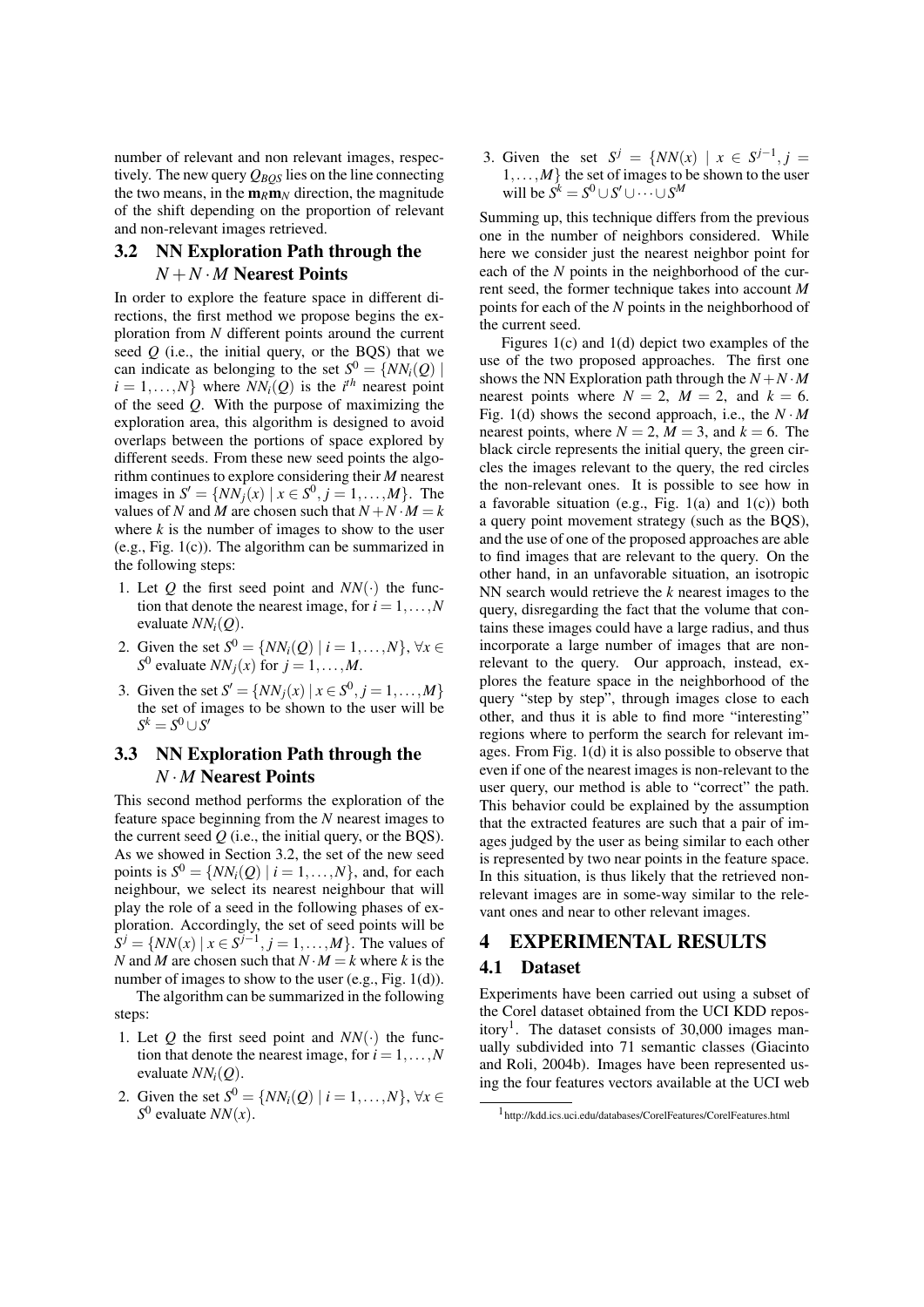site: *Color Histogram*, *Color Histogram Layout*, *Co-Occurrence Texture* and *Color Moments*. Distances between features have been evaluated using the histogram intersection (Swain and Ballard, 1991) on the color histograms and the Euclidean distance for the other descriptors, they have been normalized in the range  $[0,1]$ , and then summed up (Arevalillo-Herráez and Ferri, 2013) in order to obtain a unique value.

#### 4.2 Experimental Setup

In order to test the performance of the proposed approaches, 500 query images from the dataset have been randomly extracted, so that they cover all the semantic classes. Relevance feedback is performed by marking images belonging to the same class of the query as relevant, and all other images in the pool of *k* to-be-labelled images as non-relevant. Performance is evaluated in terms of Precision, Recall, and Average Precision (Wang et al., 2010) that measures the average value of precision for each different recall value:

$$
AP = \frac{1}{R} \sum_{i=1}^{n} rel(\tau(i)) \frac{\sum_{j=1}^{i} rel(\tau(j))}{i}
$$
 (4)

where  $R$  is the number of relevant images,  $n$  is the number of images in the dataset,  $\tau(i)$  is the image at the rank *i*, and  $rel(\tau(i))$  is the associated binary relevance label equal to 1 if  $\tau(i)$  is relevant w.r.t. the query, and 0 otherwise. The higher the value of *AP*, the better the ranking. To measure the Recall, the images that have been already labelled in a previous iteration are not considered as candidate for the next iterations. On the contrary, in measuring the Precision, all the images are considered as candidate in each iteration (Arevalillo-Herráez and Ferri, 2013).

For comparison purposes, the proposed approach has been compared against four approaches based on the NN paradigm: a NN technique enhanced with a smoothed estimator (SSN) as in (Arevalillo-Herráez and Ferri, 2010); a distance based approach where the image score is improved using a reliability estimate (Distance Based) (Arevalillo-Herráez and Ferri, 2013); an approach where the image relevance is estimated using a Relevance Score that takes into account the position in the feature space of the known relevant and non-relevant images (NN + BQS) (Giacinto, 2007), and an extension of the previous work where an exploration component has been introduced (NN + BQS + EE) (Piras et al., 2012). In the latter approach the parameters have been set according to the results obtained by the authors, in particular the parameter "α" has been set equal to 25%.

User's feedback has been also used to build the training set for an active SVM classifier (Tong and Chang, 2001). The choice of an active approach is due to its good performance in image retrieval tasks

and in order to compare exploration techniques with a classification approach at the state of the art under the best possible setting. As SVM training requires choosing the kernel and the kernel parameters, a number of experiments have been performed using different kernels and different kernel parameters. Reported results are related to a Gaussian kernel as described in the original publication.

In order to provide the reader with a broader comparison, other relevance feedback algorithms have been considered: a query point movement approach (QPM) as the one described in Section 3.1; a probabilistic framework presented in (Arevalillo-Herráez et al., 2010) (Probabilistic); and the self-organizing map (SOM) method introduced in (Laaksonen et al., 2002).

#### 4.3 Results

Figure 2 shows the performance for the methods proposed in Sections 3.2 (*NN-E* (*N*+*N*·*M*)) and 3.3 (*NN-* $E(N \cdot M)$ ) using  $N = 5$ ,  $M = 4$ , and  $k = 20$  for the latter and  $N = 5$ ,  $M = 3$ , and  $k = 20$  for the first one. In order to choose the parameter that allowed attaining the highest performance, a number of preliminary experiments have been performed on a small subset of data.

It is easy to see how the proposed approaches provide better performance in terms of Precision and Recall than all the other methods. By considering the Average Precision, the proposed methods exhibit a higher performance than all the other approaches until the fifth/sixth iteration. Although the Average Precision may be of less interest for an approach focused on CBIR, it is interesting to see how the proposed algorithms work very well in the first few iterations, that are the ones performed by the vast majority of users, as typically just a tiny fraction of users go on after the forth/fifth iteration (Tronci et al., 2013).

This behavior can be explained by considering that the proposed approaches, after the first few iterations, explore regions where the number of relevant images is very small and the proposed algorithms are still able to find some images similar to the query, even if with a smaller increase than at the first few iterations.

The proposed techniques are also able to perform better in Recall than the *NN + BQS + EE* approach, that, as expected, outperformed the *NN + BQS* mechanism thanks to the exploitation of the relevance feedback for exploring the feature space. In this case too, all the relevance feedback mechanisms based on *Exploration* approaches, work well till the fifth iteration in terms of Precision and Average Precision.

The results attained using the *SVM Active* approach show that the performance in the first few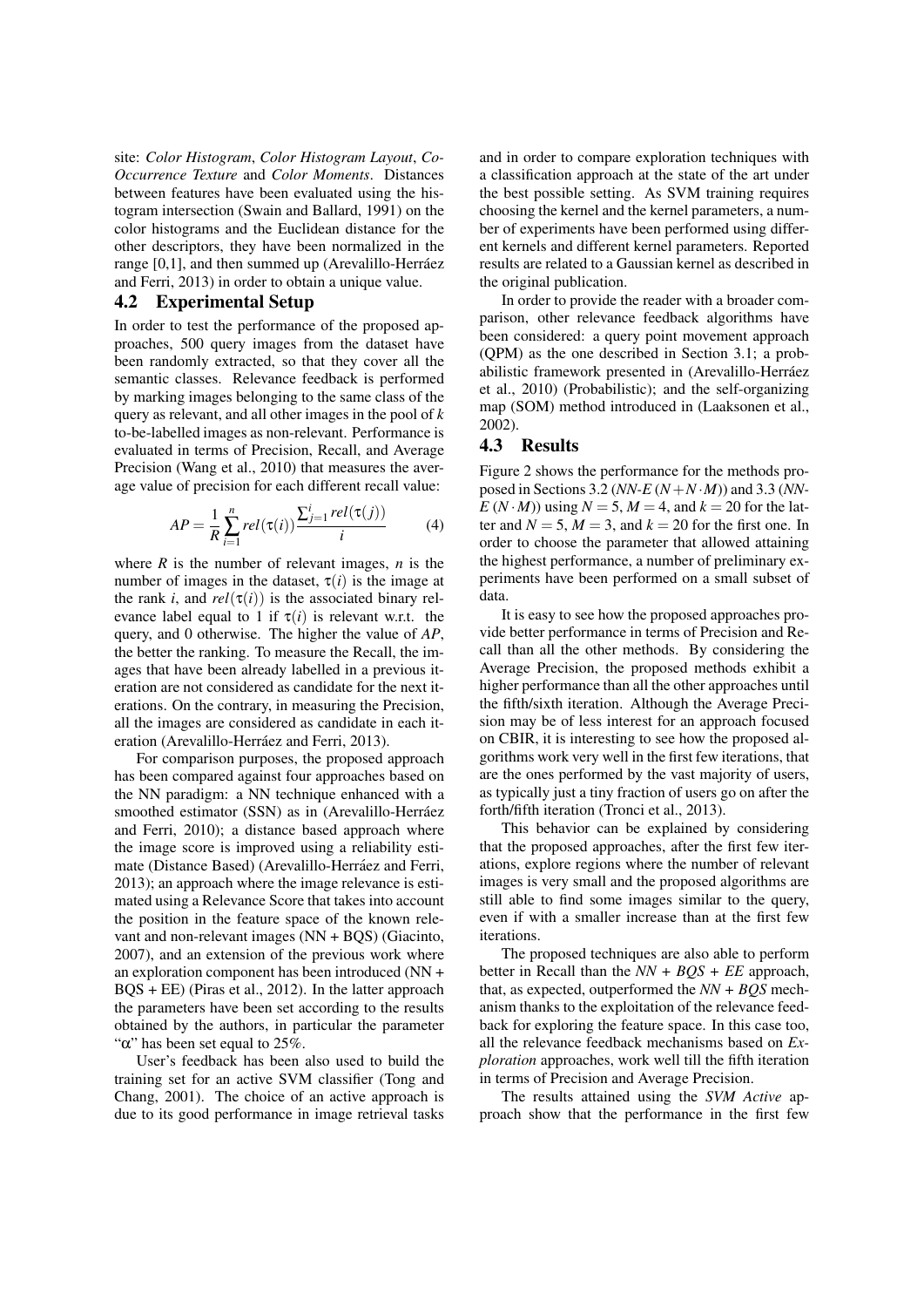iterations is very low w.r.t. the other approaches. This is due to the too small number of samples to learn a model, and this is a problem that we observed when using approaches based on the "classification" paradigm, when no constraint is put on the minimum number of training images.

If we compare the performance attained by the two proposed approaches, the best results have been obtained by the exploration through  $N + N \cdot M$  nearest points. The main reason behind this result is the capability of this approach to expand the search while remaining close to the area where relevant images lie. On the other hand, a drawback that can arise when using the  $N \cdot M$  nearest points technique is that the approach could not be able to correct the "path" if among the nearest *N* images there are too many nonrelevant images.

The visual inspection of the retrieval results confirmed the rationale behind the "classification" approaches, and the "exploration" approaches. Classification mechanisms provided good performance for those cases in which similar images can be considered as "near duplicates". The proposed exploration mechanisms exhibited better performance when a chain of similarities can be built among images bearing the same concept, because only small subsets of them can be considered as "near duplicates", the intersection of subsets providing the link between different images with the same concept. Thus, the proposed approaches proved to be more effective in concept retrieval thanks to their exploration capabilities.

In order to test the significance of our results, the Friedman test (García et al., ) has been performed for each measure and query. This test demonstrated that there is statistically significant difference in precision, recall, and average precision among the proposed approaches and the best of the other methods (i.e., the *NN + BQS + EE* technique) according to a post-hoc Holm test at significance level  $\alpha = 0.05$ . A fortiori, it is possible to deduce the same for all the other methods. The only case in which the difference is not statistically significant, is the comparison between the average precision obtained by (*NN + BQS*) and (*NN-* $E(N \cdot M)$ ) where, as it is possible to see from the Figure 2(c), the two lines are quite close.

### 5 CONCLUSIONS

In this paper we proposed two exploration approaches based on the query reformulation and the Nearest Neighbor paradigms. The main goal attained by the proposed mechanisms is to be able to explore the feature space around the images labeled as being relevant by the user, thus following the user's explorative behavior during a session of image search into



(c) Average Precision

Figure 2: Precision, Recall, and Average Precision for eight rounds of relevance feedback. The proposed methods are labelled  $NN - E(N + NM)$  and  $NN - E(NM)$ , respectively.

a visual database. Reported results show that the proposed approach succeeded in showing the user a greater number of new relevant images during the first few iterations, in comparison with other techniques either based on "classification", or "exploration" approaches. We believe that the effectiveness of CBIR systems strongly depends on its adaptive behavior in response to relevance feedback. Accordingly, further experiments aimed at testing the system with real users are needed in order to assess the effectiveness